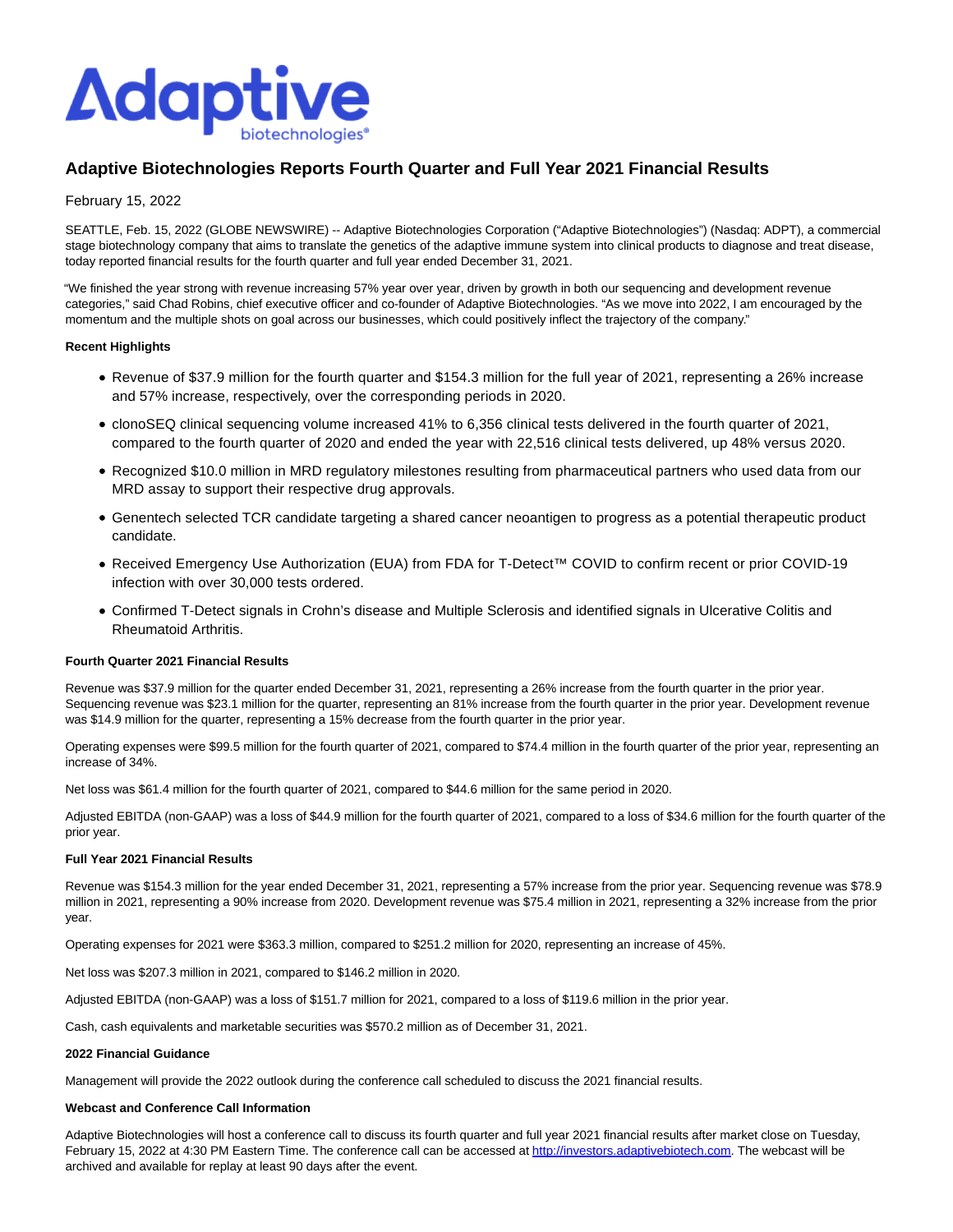### **About Adaptive Biotechnologies**

Adaptive Biotechnologies ("we" or "our") is a commercial-stage biotechnology company focused on harnessing the inherent biology of the adaptive immune system to transform the diagnosis and treatment of disease. We believe the adaptive immune system is nature's most finely tuned diagnostic and therapeutic for most diseases, but the inability to decode it has prevented the medical community from fully leveraging its capabilities. Our proprietary immune medicine platform reveals and translates the massive genetics of the adaptive immune system with scale, precision and speed to develop products in life sciences research, clinical diagnostics and drug discovery. We have three commercial products and a robust clinical pipeline to diagnose, monitor and enable the treatment of diseases such as cancer, autoimmune disorders, and infectious diseases. Our goal is to develop and commercialize immune-driven clinical products tailored to each individual patient.

### **Forward-Looking Statements**

This press release contains forward-looking statements that are based on management's beliefs and assumptions and on information currently available to management. All statements contained in this release other than statements of historical fact are forward-looking statements, including statements regarding our ability to develop, commercialize and achieve market acceptance of our current and planned products and services, our research and development efforts and other matters regarding our business strategies, use of capital, results of operations and financial position and plans and objectives for future operations.

In some cases, you can identify forward-looking statements by the words "may," "will," "could," "would," "should," "expect," "intend," "plan," "anticipate," "believe," "estimate," "predict," "project," "potential," "continue," "ongoing" or the negative of these terms or other comparable terminology, although not all forward-looking statements contain these words. These statements involve risks, uncertainties and other factors that may cause actual results, levels of activity, performance or achievements to be materially different from the information expressed or implied by these forward-looking statements. These risks, uncertainties and other factors are described under "Risk Factors," "Management's Discussion and Analysis of Financial Condition and Results of Operations" and elsewhere in the documents we file with the Securities and Exchange Commission from time to time. We caution you that forward-looking statements are based on a combination of facts and factors currently known by us and our projections of the future, about which we cannot be certain. As a result, the forward-looking statements may not prove to be accurate. The forward-looking statements in this press release represent our views as of the date hereof. We undertake no obligation to update any forward-looking statements for any reason, except as required by law.

## **Use of Non-GAAP Financial Measure**

To supplement our unaudited consolidated statements of operations and unaudited consolidated balance sheets, which are prepared in conformity with generally accepted accounting principles in the United States of America ("GAAP"), this press release also includes references to unaudited Adjusted EBITDA, which is a non-GAAP financial measure that we define as net loss attributable to Adaptive Biotechnologies Corporation adjusted for interest and other income, net, income tax (expense) benefit, depreciation and amortization and share-based compensation expenses. We have provided a reconciliation of net loss attributable to Adaptive Biotechnologies Corporation, the most directly comparable GAAP financial measure, to Adjusted EBITDA at the end of this press release.

Management uses Adjusted EBITDA to evaluate the financial performance of our business and the effectiveness of our business strategies. We present Adjusted EBITDA because we believe it is frequently used by analysts, investors and other interested parties to evaluate companies in our industry and it facilitates comparisons on a consistent basis across reporting periods. Further, we believe it is helpful in highlighting trends in our operating results because it excludes items that are not indicative of our core operating performance.

Adjusted EBITDA has limitations as an analytical tool and you should not consider it in isolation or as a substitute for analysis of our results as reported under GAAP. We may in the future incur expenses similar to the adjustments in the presentation of Adjusted EBITDA. In particular, we expect to incur meaningful share-based compensation expense in the future. Other limitations include that Adjusted EBITDA does not reflect:

- all expenditures or future requirements for capital expenditures or contractual commitments;
- changes in our working capital needs;
- income tax (expense) benefit, which may be a necessary element of our costs and ability to operate;
- the costs of replacing the assets being depreciated and amortized, which will often have to be replaced in the future;
- the non-cash component of employee compensation expense; and
- the impact of earnings or charges resulting from matters we consider not to be reflective, on a recurring basis, of our ongoing operations.

In addition, Adjusted EBITDA may not be comparable to similarly titled measures used by other companies in our industry or across different industries.

# **ADAPTIVE MEDIA**

Laura Cooper 205-908-5603 [media@adaptivebiotech.com](https://www.globenewswire.com/Tracker?data=_bZ3UFXg4uFxtJ929I-8G34nQSHKk8HQERTrK9q1D_OQOktrmTxfxUYQW8gDK6PTK3tUHR1cFT6SAe5HGs8vTkPuLhjR_rd6esgylN2pmwg=)

## **ADAPTIVE INVESTORS**

Karina Calzadilla, Vice President, Investor Relations 201-396-1687 Carrie Mendivil, Gilmartin Group [investors@adaptivebiotech.com](https://www.globenewswire.com/Tracker?data=i933bwz2uPwl4IqBazpBvM4q5yY4hsNVaRSYvPFwZLGKq1s2AB8V9HdYVTGjvxaPk382WhTR9z0P9WHaBf6W3ONm2LqiIiJ_h2kye0fYYMjrKPWiNztWoLs-Ip-6WZ9i)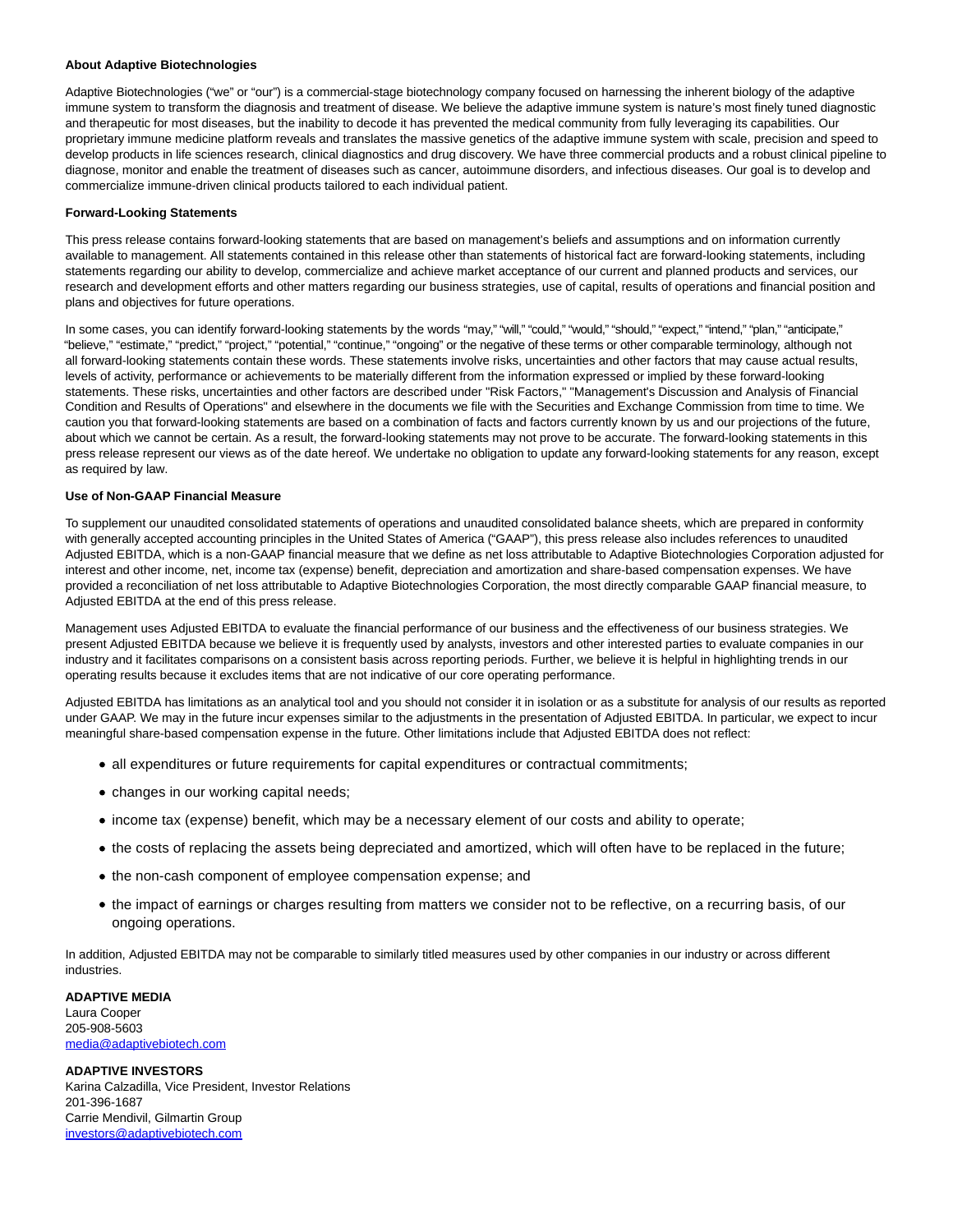# **Adaptive Biotechnologies**

# Consolidated Statements of Operations (in thousands, except share and per share amounts) (unaudited)

|                                                                                                                                                                |              | <b>Three Months Ended</b> |    |             |                         |             |    |             |
|----------------------------------------------------------------------------------------------------------------------------------------------------------------|--------------|---------------------------|----|-------------|-------------------------|-------------|----|-------------|
|                                                                                                                                                                | December 31, |                           |    |             | Year Ended December 31, |             |    |             |
|                                                                                                                                                                |              | 2021                      |    | 2020        |                         | 2021        |    | 2020        |
| Revenue                                                                                                                                                        |              |                           |    |             |                         |             |    |             |
| Sequencing revenue                                                                                                                                             | \$           | 23,061                    | \$ | 12,709      | \$                      | 78,896      | \$ | 41,439      |
| Development revenue                                                                                                                                            |              | 14,869                    |    | 17,476      |                         | 75,448      |    | 56,943      |
| Total revenue                                                                                                                                                  |              | 37,930                    |    | 30,185      |                         | 154,344     |    | 98,382      |
| <b>Operating expenses</b>                                                                                                                                      |              |                           |    |             |                         |             |    |             |
| Cost of revenue                                                                                                                                                |              | 14,356                    |    | 6,222       |                         | 49,301      |    | 22,530      |
| Research and development                                                                                                                                       |              | 34,699                    |    | 35,831      |                         | 142,343     |    | 116,072     |
| Sales and marketing                                                                                                                                            |              | 26,696                    |    | 18,545      |                         | 95,465      |    | 61,358      |
| General and administrative                                                                                                                                     |              | 23,346                    |    | 13,398      |                         | 74,502      |    | 49,536      |
| Amortization of intangible assets                                                                                                                              |              | 429                       |    | 428         |                         | 1,699       |    | 1,703       |
| Total operating expenses                                                                                                                                       |              | 99,526                    |    | 74,424      |                         | 363,310     |    | 251,199     |
| Loss from operations                                                                                                                                           |              | (61, 596)                 |    | (44, 239)   |                         | (208, 966)  |    | (152, 817)  |
| Interest and other income, net                                                                                                                                 |              | 239                       |    | 785         |                         | 1,668       |    | 6,590       |
| Income tax expense                                                                                                                                             |              |                           |    | (1, 116)    |                         |             |    |             |
| Net loss                                                                                                                                                       |              | (61, 357)                 |    | (44, 570)   |                         | (207, 298)  |    | (146, 227)  |
| Add: Net (income) loss attributable to<br>noncontrolling interest                                                                                              |              | (76)                      |    |             |                         | 19          |    |             |
| Net loss attributable to Adaptive Biotechnologies<br>Corporation                                                                                               | \$           | (61, 433)                 | \$ | (44, 570)   | S                       | (207, 279)  |    | (146, 227)  |
| Net loss per share attributable to Adaptive<br>Biotechnologies Corporation common shareholders,<br>basic and diluted                                           |              | (0.43)                    | \$ | (0.33)      | \$                      | (1.48)      |    | (1.11)      |
| Weighted-average shares used in computing net loss<br>per share attributable to Adaptive Biotechnologies<br>Corporation common shareholders, basic and diluted |              | 141,228,918               |    | 136,954,148 |                         | 140,354,915 |    | 131,216,468 |

# **Adaptive Biotechnologies**

# Consolidated Balance Sheets (in thousands, except share and per share amounts)

(unaudited)

|                                                                                            | December 31, |         |    |           |
|--------------------------------------------------------------------------------------------|--------------|---------|----|-----------|
|                                                                                            |              | 2021    |    | 2020      |
| <b>Assets</b>                                                                              |              |         |    |           |
| <b>Current assets</b>                                                                      |              |         |    |           |
| Cash and cash equivalents                                                                  | \$           | 139,065 | \$ | 123,436   |
| Short-term marketable securities (amortized cost of \$214,115 and \$564,036, respectively) |              | 213,996 |    | 564,833   |
| Accounts receivable, net                                                                   |              | 17,409  |    | 10,047    |
| Inventory                                                                                  |              | 19,263  |    | 14,063    |
| Prepaid expenses and other current assets                                                  |              | 13,015  |    | 14,535    |
| Total current assets                                                                       |              | 402,748 |    | 726,914   |
| Long-term assets                                                                           |              |         |    |           |
| Property and equipment, net                                                                |              | 85,262  |    | 39,692    |
| Operating lease right-of-use assets                                                        |              | 87,678  |    | 99,350    |
| Long-term marketable securities (amortized cost of \$218,163 and \$118,429, respectively)  |              | 217,145 |    | 118,525   |
| Restricted cash                                                                            |              | 2,138   |    | 2,138     |
| Intangible assets, net                                                                     |              | 8,526   |    | 10,225    |
| Goodwill                                                                                   |              | 118,972 |    | 118,972   |
| Other assets                                                                               |              | 875     |    | 598       |
| <b>Total assets</b>                                                                        |              | 923,344 |    | 1,116,414 |
| Liabilities and shareholders' equity                                                       |              |         |    |           |
| <b>Current liabilities</b>                                                                 |              |         |    |           |
| Accounts payable                                                                           | \$           | 3,307   | \$ | 3,237     |
| <b>Accrued liabilities</b>                                                                 |              | 9,343   |    | 13,162    |